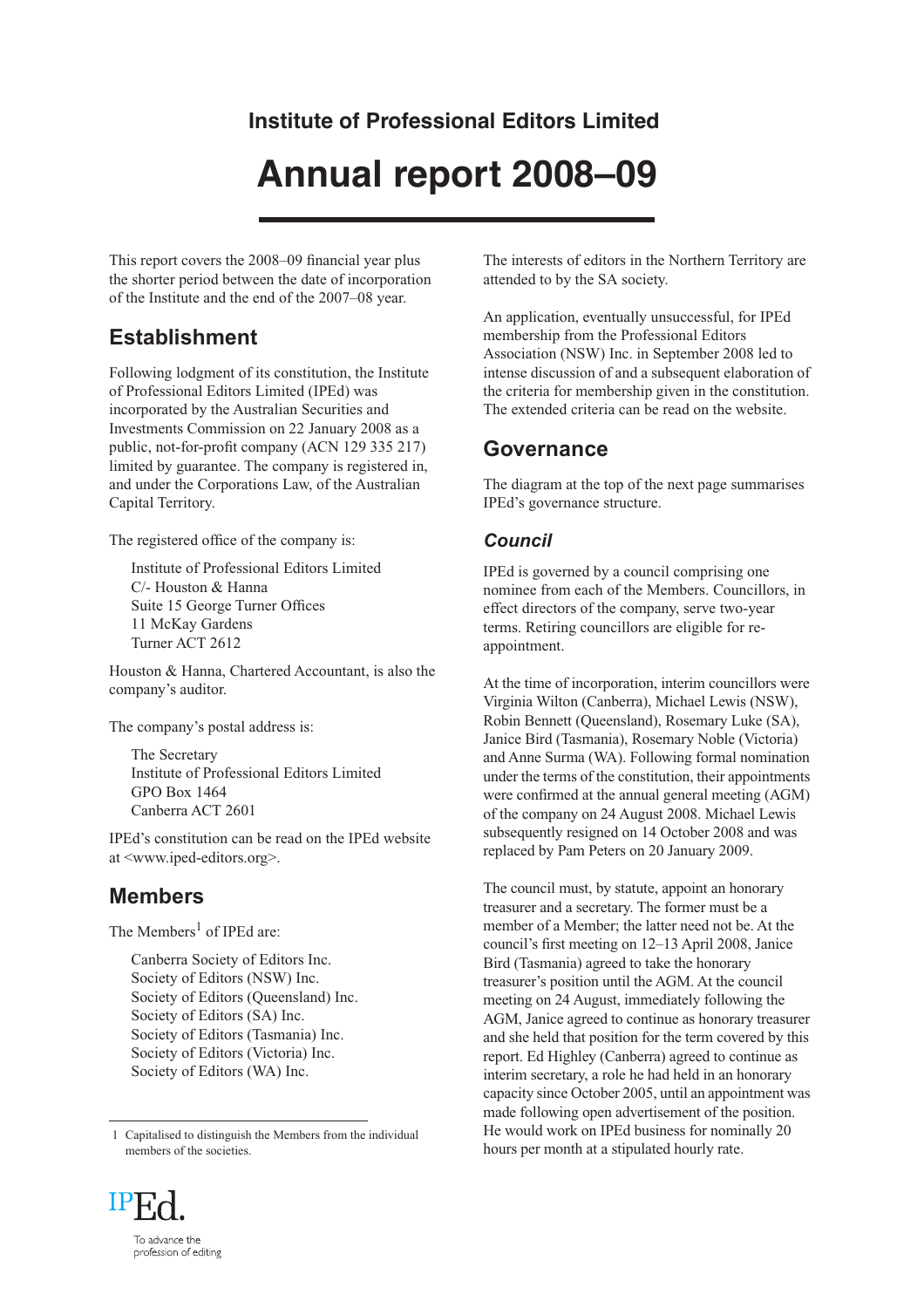

The position of secretary was subsequently widely advertised over three months in the latter part of 2008. There were twenty-four applications for the position. They were assessed by subcommittee comprising Virginia Wilton, Janice Bird and Rosemary Luke, which recommended to council that Ed Highley be offered the position for a two-year term with the possibility of an extension at the council's discretion following review. He accepted the offer in December 2008.

Also at its April 2008 meeting, councillors determined to appoint a 'permanent' chair of council, although such is not a requirement of the constitution. Virginia Wilton agreed to be interim chair until the AGM. At the council meeting on 24 August, immediately following the AGM, Virginia agreed to continue as chair and she held that position for the term covered by this report.

Council met seven times during the period covered by this report. Face-to-face meetings were held in Canberra on 12–13 April and in Adelaide on 31 May – 1 June 2008, and again in Adelaide on 14–15 February 2009. In addition, the council met by teleconference on 24 August and 30 November 2008 and 17 May and 14 June 2009.

The confirmed minutes of all council meetings, and associated papers, are on the IPEd website.

#### *Secretary*

The duties of the IPEd Secretary are as follows:

• Act as company secretary under the *Corporations Law*, administer the company secretariat and be responsible to the council in the discharge of their duties in all respects, as described in clause 22 and other clauses and subclauses in the constitution

- Receive mail, email messages and phone calls; respond to routine matters or forward to councillors as appropriate
- Maintain, as appropriate, hard-copy or electronic records of all correspondence
- Under the direction of the honorary treasurer, deposit monies, maintain financial records and attend to financial transactions
- Attend to all aspects of the arrangement of council meetings and teleconferences
- Prepare and circulate agenda and meeting papers, attend meetings and teleconferences, and take, circulate and amend minutes
- Prepare a monthly activity statement for council, including details of hours spent on IPEd business
- Prepare a brief monthly report for members' newsletters and the website
- Provide support for the activities of the Accreditation Board (AB) administration assistant and liaise with the AB Chair as needed.

#### *Committees*

The membership of committees draws on councillors and society members. The committees report regularly to council meetings and their reports are appended to the minutes. Highlights of their activities are listed below.

The chair of council, the honorary treasurer and the secretary make up the finance and risk management committee. The committee is responsible for financial planning and budgeting and implementing the council's decisions on expenditure. (See also 'Finance'.)

The Accreditation Board is made up of a representative of each the Members and delegates of the IPEd Council and the Assessors Forum. Chairs of the Accreditation Board during the period of this

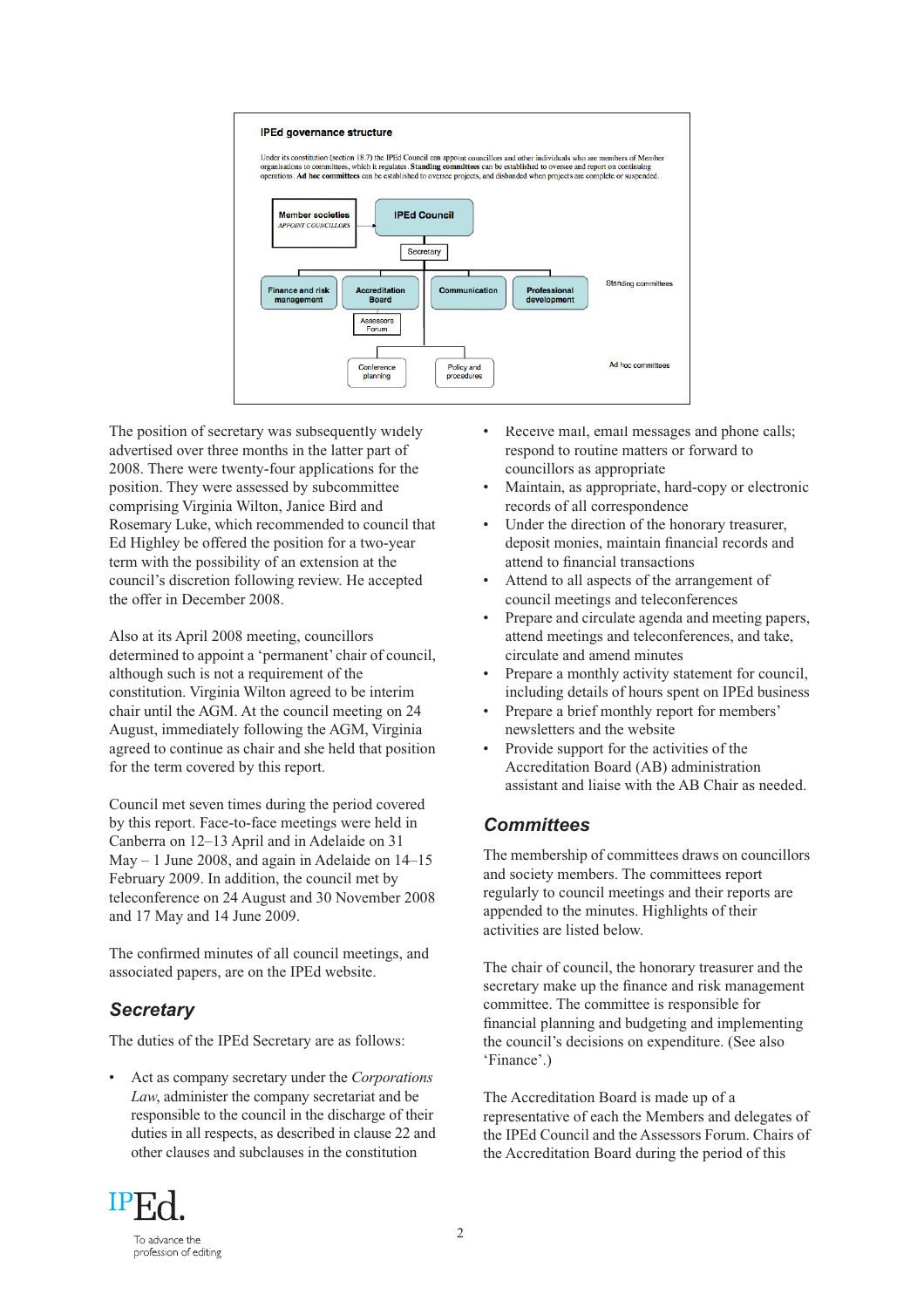report were Karen Disney (SA) until 18 January 2009 and Larissa Joseph (Canberra) thereafter, with Robin Bennett (Queensland) standing in on occasions. The Assessors Forum is headed by Renée Otmar (Victoria). It consists of 26 'Distinguished Editors' nominated by the Members of IPEd, as explained below under 'Accreditation'. Full details of the work of the Accreditation Board can be found on the IPEd website.

The Communication Committee was convened by Kathie Stove (SA) for a short time at the start of the reporting period. Rowena Austin (SA) has held the position since December 2008, with assistance from Rosemary Luke (SA). Anne Surma (WA) was convenor of the professional development committee for the whole period.

The Communication Committee has assumed much of the responsibility for management and development of the website. In these tasks it has received unstinting technical support from Mike Purdy (Canberra).

# **Accreditation**

The primary initial goal of IPEd was to implement, by holding a first accreditation exam, the national accreditation scheme for editors that many society members had been working towards informally for many years. This goal was met by the Accreditation Board well within the period covered by this report, the first exam being held at seven locations around the country on 18 October 2008. There were 171 candidates for the exam. To pass, a candidate had to score at least 80%. Just over 65% of candidates passed and are now IPEd Accredited Editors (AEs).

The magnitude of this achievement within a time frame of less than year cannot be overstated. The exam development team headed by Meryl Potter (NSW) supported by Stephanie Holt (Victoria), Shelley Kenigsberg (NSW), Janet Salisbury (Canberra) and Janice Bird produced, within 12 weeks, an exam that earned endorsement across the country. The running of the exam was the outcome of a host of equally complex and interrelated tasks such as preparing procedures and marking guides, remarking and moderating individual papers as might be required to ensure consistency and equitability in results, and even the business of finding suitable venues and engaging volunteer invigilators.

It is not possible to list here the names of all who contributed to the development and success of the first exam, or of the wider accreditation scheme of which it is a part. Again, a great deal of such

information can be found on the website. Mention should be made, however, of the Assessors Forum and the rank of 'Distinguished Editor'.

During the development of the scheme, each society was asked to nominate individuals who met the criteria of 'a distinguished editor': career editors who were endorsed by their societies, who were accomplished and respected by their peers, who were ethical, and who were active supporters of editing standards. The nominees had to have the unanimous approval of their committee, and also had to accept the role (several declined). The 26 editors so nominated formed the Assessors Forum, which has been entrusted with the role of accreditation assessment. Because they are ineligible to apply for accreditation, the have been granted the honorary rank of 'Distinguished Editor' or 'DE'.

## **Finance**

Early in this reporting period, advice on accounting procedures was sought from Tenbensel & Dee, chartered accountants in Hobart, and acted upon. This advice included engaging a bookkeeper to prepare monthly accounts from information provided by the finance and risk management committee. Leumas Accounting Pty Ltd, Lindisfarne, has been undertaking this task.

On the advice of Tenbensel & Dee, in August 2008 the honorary treasurer wrote to the Australian Tax Office (ATO) seeking clarification of the taxation status of income from, in particular, examinations. The ATO's response was that, because of the Membership structure of IPEd, any surplus of income over costs in organising and running the exams would be liable to income tax. More information can be found in an attachment to the minutes of the council meeting of 30 November 2008.

The following policy and procedure on expenditure was adopted by the council on 30 November 2008:

- 1. Budgets for major activities are approved by council.
- 2. All expenditure must be approved by council.
- 3. Council has delegated approval of individual items of expenditure to an executive committee (the finance and risk management committee) comprising the chair, honorary treasurer and secretary. Apart from the secretary's remuneration and their own expenditure, any two members of the committee can approve expenditure. The secretary's remuneration must be approved by the chair and the honorary treasurer. Expenditure by one member of the